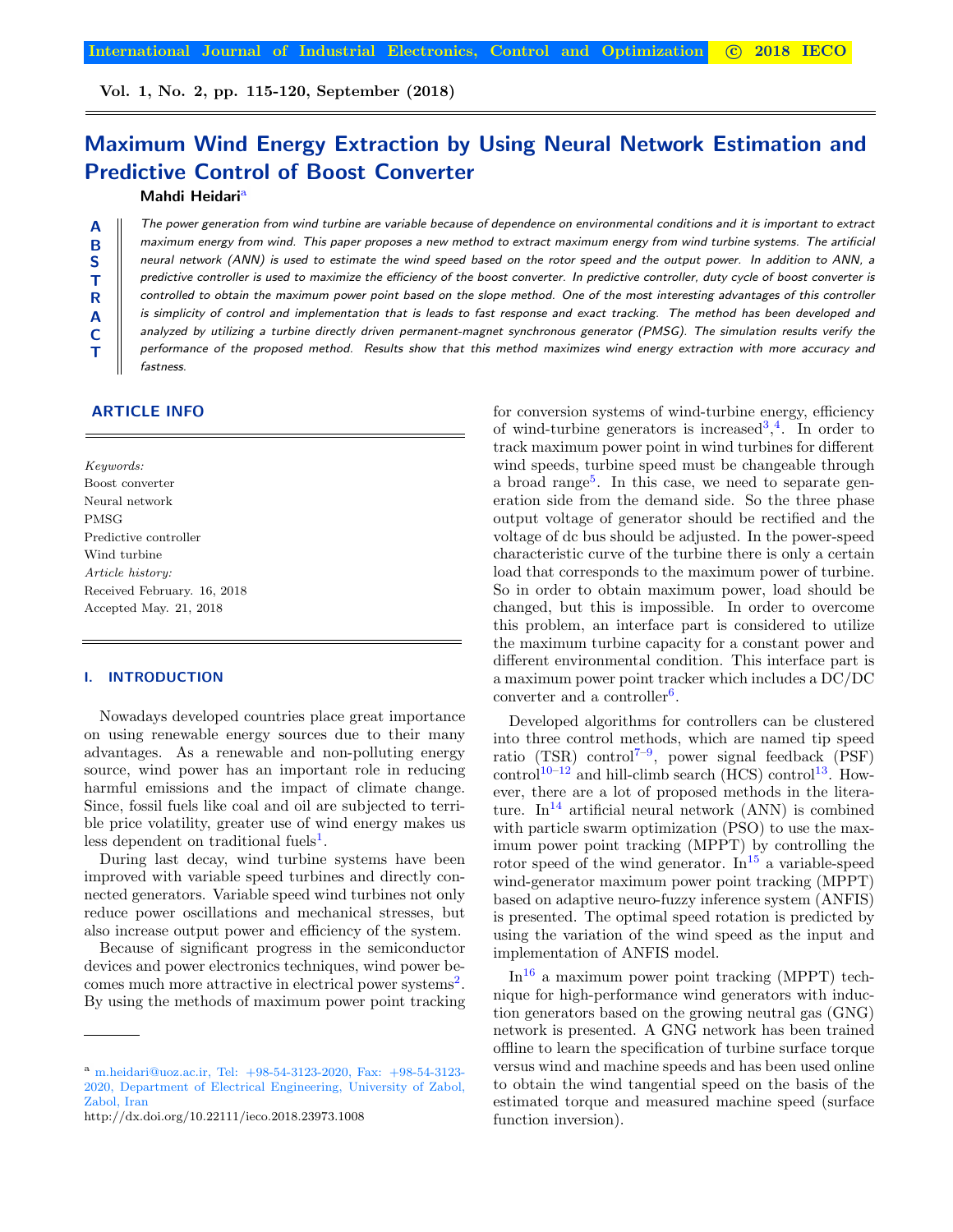In this paper, the MPPT algorithm is based on the slope of the wind-turbine mechanical power versus rotation speed. The ANN estimator and the predictive controller of the boost converter are implemented together for improving the accuracy and fastness compared to traditional methods. The uncertainties in the wind turbine system are estimated by neural-network and the duty cycle of dc/dc converter is determined by a predictive controller. The paper is organized as follows: in Section [II,](#page-1-0) the wind turbine and its characteristics are described. In Section [III](#page-1-1) the proposed method is illustrated. Finally, Simulation and results are done in Section [IV.](#page-3-0)

## <span id="page-1-0"></span>II. DESCRIPTION OF WIND TURBINE

The main parts of the wind conversion systems are: wind turbine, generator, rectifier, dc/dc converter, and control unit. For a wind turbine, the wind power can be expressed as bellow:

$$
P_{wind} = \frac{1}{2} \rho A V_w^3 \tag{1}
$$

Where  $\rho$  is the air density, A is the turbine blade sweep area and  $V_w$  is the wind speed. If the friction be neglected, mechanical characteristics of a turbine can be obtained as Eq. [\(2\)](#page-1-2):

<span id="page-1-2"></span>
$$
T_m - T_{Load} = J \frac{d\omega}{dt}
$$
 (2)

$$
P_m - P_{Load} = J\omega \frac{d\omega}{dt} \tag{3}
$$

$$
P_m = 0.5 \times C_p(\lambda, \beta) \times \rho \times A \times V^3 \tag{4}
$$

<span id="page-1-3"></span>Where  $T_m$  is the mechanical torque of the turbine,  $T_{load}$ is the load torque, J is the inertia of the total system,  $\omega$ is the angular speed of the rotor,  $P_m$  is the mechanical power of turbine, V is the wind speed,  $C_p$  is the turbine power coefficient,  $\lambda$  is the blade tip speed ratio and  $\beta$  is the blade pitch angle. In Eq.  $(4)$ ,  $\lambda$  is defined as bellow:

$$
\lambda = \frac{r\omega}{V_w} \tag{5}
$$

<span id="page-1-6"></span>Where r is the wind-turbine blade length and  $\omega$  is the wind turbine rotation speed.  $C_p$  is the function of the tip speed ratio  $\lambda$  and the blade pitch angle  $\beta$ . The typical function is  $16$ :

$$
C_p(\lambda, \beta) = 0.5176 \times \left(\frac{116}{\lambda_i} - 0.4\beta - 5\right) \times \frac{-21}{\lambda_i} \qquad (6)
$$
  
+0.0068 $\lambda$ 

where  $\frac{1}{\lambda_i} = \frac{1}{\lambda + 0}$  $\frac{1}{\lambda + 0.08\beta} - \frac{0.0035}{1 + \beta^3}$  $\frac{0.0000}{1 + \beta^3}$ 



<span id="page-1-4"></span>FIG. 1. Wind turbine power coefficient of a wind turbine<sup>[17](#page-5-9)</sup>.



<span id="page-1-5"></span>FIG. 2. Power characteristic of a wind turbine<sup>[17](#page-5-9)</sup>.

Figure [1](#page-1-4) shows that at different blade angles, the power coefficient vary with tip speed ratio $17$ .

If  $\beta$  is at a given value,  $C_p$  has a maximum value of  $C_{pmax}$  and  $\lambda_{opt}$  is corresponding to the tip speed ratio. In order to obtain the best power coefficient, we could obtain an optimal line by connecting  $\lambda_{opt}$  points as shown in Fig. [2.](#page-1-5) If  $C_P$  is maximal, the wind turbine output power will be maximized.

## <span id="page-1-1"></span>III. PROPOSED WIND GENERATION SYSTEM AND **CONTROL**

In wind generation systems, the output power varies by the wind velocity. In order to obtain the maximum power, wind generation system should operate in variable speed state. To operate in this case, it is necessary to separate the generation part of the system from the consumption part. So, three phase voltage of PMSG generator is rectified by the AC/DC rectifier. From the Eqs. [\(4\)](#page-1-3) and [\(5\)](#page-1-6), it can be seen that the maximum turbine power and the corresponding turbine rotor speed are proportional to wind velocity. Hence the wind turbine generation system could be controlled by changing the rotor speed proportional to wind speed to obtain maximum power. Therefore, the wind velocity has an important role in the MPPT algorithm.

The dynamics of wind turbine generation system is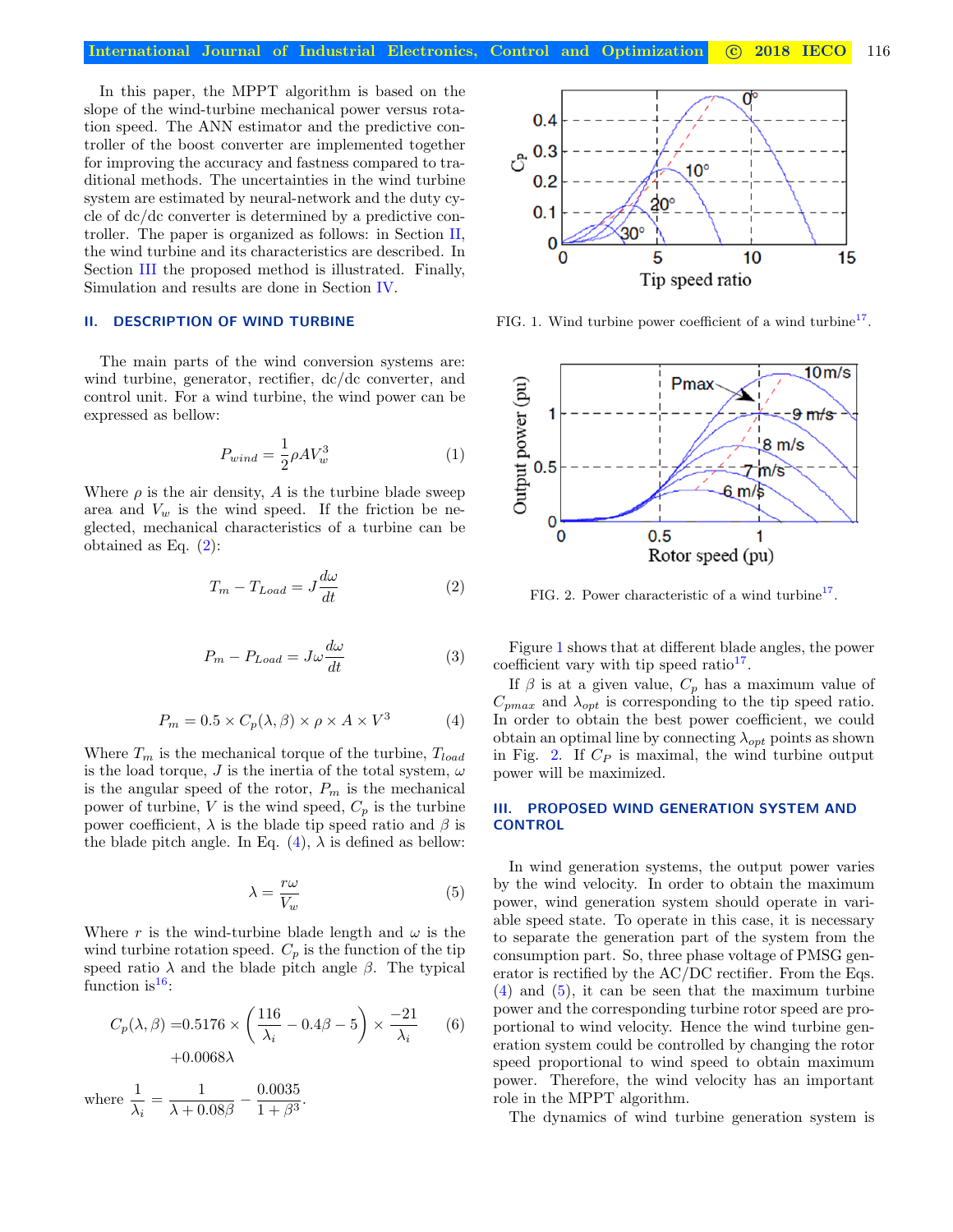International Journal of Industrial Electronics, Control and Optimization C 2018 IECO 117



<span id="page-2-1"></span>FIG. 3. The proposed wind generation system and its controller.

described as Eq. [\(7\)](#page-2-0):

<span id="page-2-0"></span>
$$
\frac{dP_e}{d\omega_r} = \frac{dP_m}{d\omega_r} - J\frac{d\omega_r}{dt} - J\omega_r \frac{\frac{d^2\omega_r}{dt^2}}{\frac{d\omega_r}{dt}}
$$
(7)

Where  $J$  is the system inertia and  $P_e$  is generator power. Figure [3](#page-2-1) presents the proposed wind turbine driven PMSG and its controller. This system includes a PMSG driven by a wind turbine, a three phase full wave diode bridge rectifier, an artificial neural network estimator, boost converter and its predictive controller. Firstly, the ANN estimator predicts the wind speed. Then, based on the obtained wind speed, the wind turbine drives the PMSG. Finally, the predictive controller controls the duty cycle boost converter to obtain the maximum efficiency.

#### A. Wind Velocity Estimation by ANN

The proposed neural network is used to estimate the fast and accurate velocity of wind to avoid using the mechanical sensor (anemometer). In this method,  $P_m$  and  $\omega_r$  are inputs of the neural network which is obtained from mechanical characteristic of turbine according to Eq. [\(4\)](#page-1-3) and neural network is configured with 2 linear neurons as input layer, 5 sigmoid neurons in hidden layer and 1 neuron in output layer.

In order to train the neural network, the method of back propagation with Levenberg-Marquardt back propagation training function and mean square error (MSE) with 1000 samples of rotor speed and output power are used. Also, wind velocity samples are used as target of the ANN training as shown in Fig. [4.](#page-2-2)

#### B. Predictive Controller Design for Boost Converter

The predictive model of controller is implemented to estimate the future behavior of the controlled variables so that proper control actions could be determined  $18,19$  $18,19$ . A DC/DC boost converter is used to control the  $V_{dc}$  in order to extract the maximum power from the system. In predictive controller, output voltage of converter is compared with reference value and is used to obtain the maximum power point based on the slope method. Then,



<span id="page-2-2"></span>FIG. 4. The proposed artificial neural network $^{21}$  $^{21}$  $^{21}$ .



<span id="page-2-3"></span>FIG. 5. Boost converter $20$ .

PWM control method is used for controlling of duty cycle of DC/DC boost converter. One of the most interesting advantages of this controller is simplicity of control and implementation that is leads to fast response and exact tracking. As it can be seen from the Fig. [5,](#page-2-3) the operation of the converter can be described as follows when the switch is closed  $(S = 1)$ .

$$
\begin{aligned}\n\frac{di_L}{dt} &= \frac{v_{dc}}{L} \\
\frac{dv_{dc}}{dt} &= -\frac{i_L}{C_1} + \frac{i_{dc}}{C_1} \\
\frac{dv_o}{dt} &= -\frac{v_o}{RC_2}\n\end{aligned} \tag{8}
$$

When the switch is opened  $(S = 0)$ , we have:

$$
\frac{di_L}{dt} = \frac{v_{dc}}{L} - \frac{v_o}{L}
$$
\n
$$
\frac{dv_{dc}}{dt} = -\frac{i_L}{C_1} + \frac{i_{dc}}{C_1}
$$
\n
$$
\frac{dv_o}{dt} = \frac{i_L}{C_2} - \frac{v_o}{RC_2}
$$
\n(9)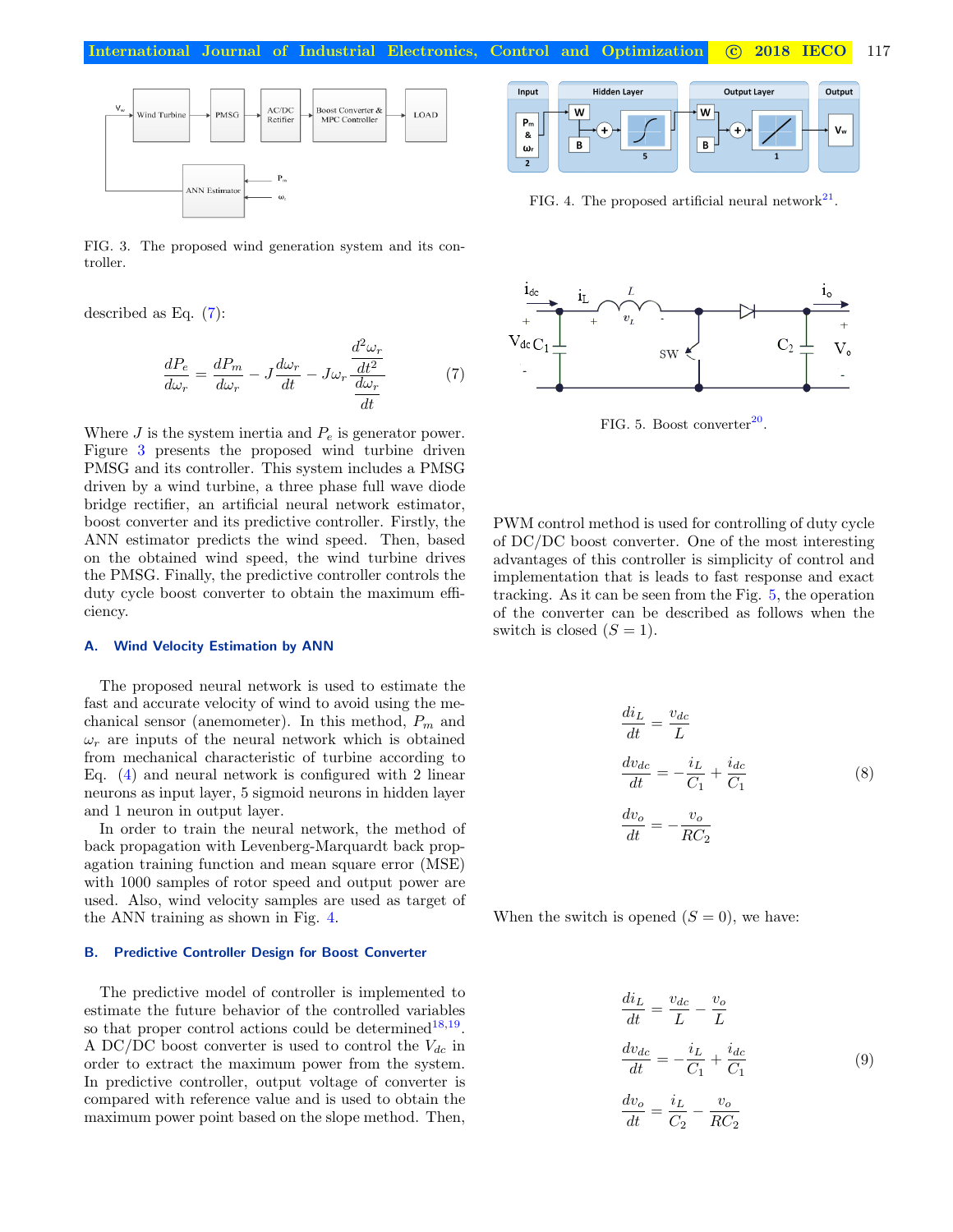

<span id="page-3-2"></span>FIG. 6. Performance of the ANN.

Discrete form of the system can be written as follows:

$$
i_L(k+1) = i_L(k) + \frac{T_S}{L} v_{dc}(k) - \frac{T_S}{L} v_o
$$
  
\n
$$
v_{dc}(k+1) = -\frac{T_S}{C_1} i_L(k) + v_{dc}(k) + \frac{T_S}{C_1} i_{dc}(k)
$$
  
\n
$$
v_o(k+1) = -\frac{T_S}{C_2} i_L(k) + (1 - \frac{T_S}{RC_2}) v_o(k)
$$
  
\n
$$
i_L(k+1) = i_L(k) + \frac{T_S}{L} v_{dc}(k)
$$
  
\n
$$
v_{dc}(k+1) = -\frac{T_S}{C_1} i_L(k) + v_{dc}(k) + \frac{T_S}{C_1} i_{dc}(k)
$$
  
\n
$$
v_o(k+1) = (1 - \frac{T_S}{RC_2}) v_o(k)
$$

The cost function for states of open and close switch is defined in Eq.  $(11)^{21}$  $(11)^{21}$  $(11)^{21}$  $(11)^{21}$ :

$$
J_{S=0,1}^{1} = w_A. |v_o(k+1)_{S} v^*|^2
$$
  
+
$$
w_B. |i_L(k+1)_{S} - i^*|^2
$$
 (11)

Where  $w_A$  and  $w_B$  are penalty coefficient of voltage and current with dimensions of  $1/V$  and  $1/A$  which are selected 4 and 27 respectively. The efficiency of the system is defined as bellow:

$$
\eta = \frac{P_{MPPT}}{P_{ac}}\tag{12}
$$

Where  $P_{MPPT}$  is the output of controller and  $P_{ac}$  is the output power.

## <span id="page-3-0"></span>IV. SIMULATION RESULTS

The proposed wind generation system is simulated by using MATLAB/SIMULINK. The parameters of wind



<span id="page-3-3"></span>FIG. 7. View of implemented system in MATLAB/Simulink.



<span id="page-3-4"></span>FIG. 8. Output of the wind generation system, (a)  $T_e$ : electrical Torque, (b)  $T_m$ : Mechanical Torque, (c) rotor speed.

<span id="page-3-1"></span>turbine and generator are in Table [I](#page-4-5) and Table [II](#page-4-6) in the appendix.

As it has been explained in pervious section, firstly the ANN estimates the wind velocity. The performance of the neural network is shown in Fig. [6.](#page-3-2) We have run the ANN network and the estimated wind velocity of 14.6  $m/s$  is obtained. This figure shows that desired performance of ANN estimator. Figure [7](#page-3-3) shows the view of implemented system in MATLAB/SIMULINK. The simulation results are shown in Figs.  $8-10$  $8-10$ . Figure [8](#page-3-4) shows the output of the wind generation system for 0.3 sec. Figure [8a](#page-3-4) is the electrical torque of the turbine and the Fig. [8b](#page-3-4) is the mechanical torque and Fig. [8c](#page-3-4) is the rotor speed. As it could be seen the torque follows the rotor speed. Moreover, Fig. [9](#page-4-8) shows the Wind speed, Rotor speed, Pitch angle, Electrical torque, and mechanical Torque of the turbine generation system. Figure [10](#page-4-7) shows the output of the generator includes output voltage (rms), line current ( $rms$ ) and output power of PMSG ( $P_a c$ ). Hence,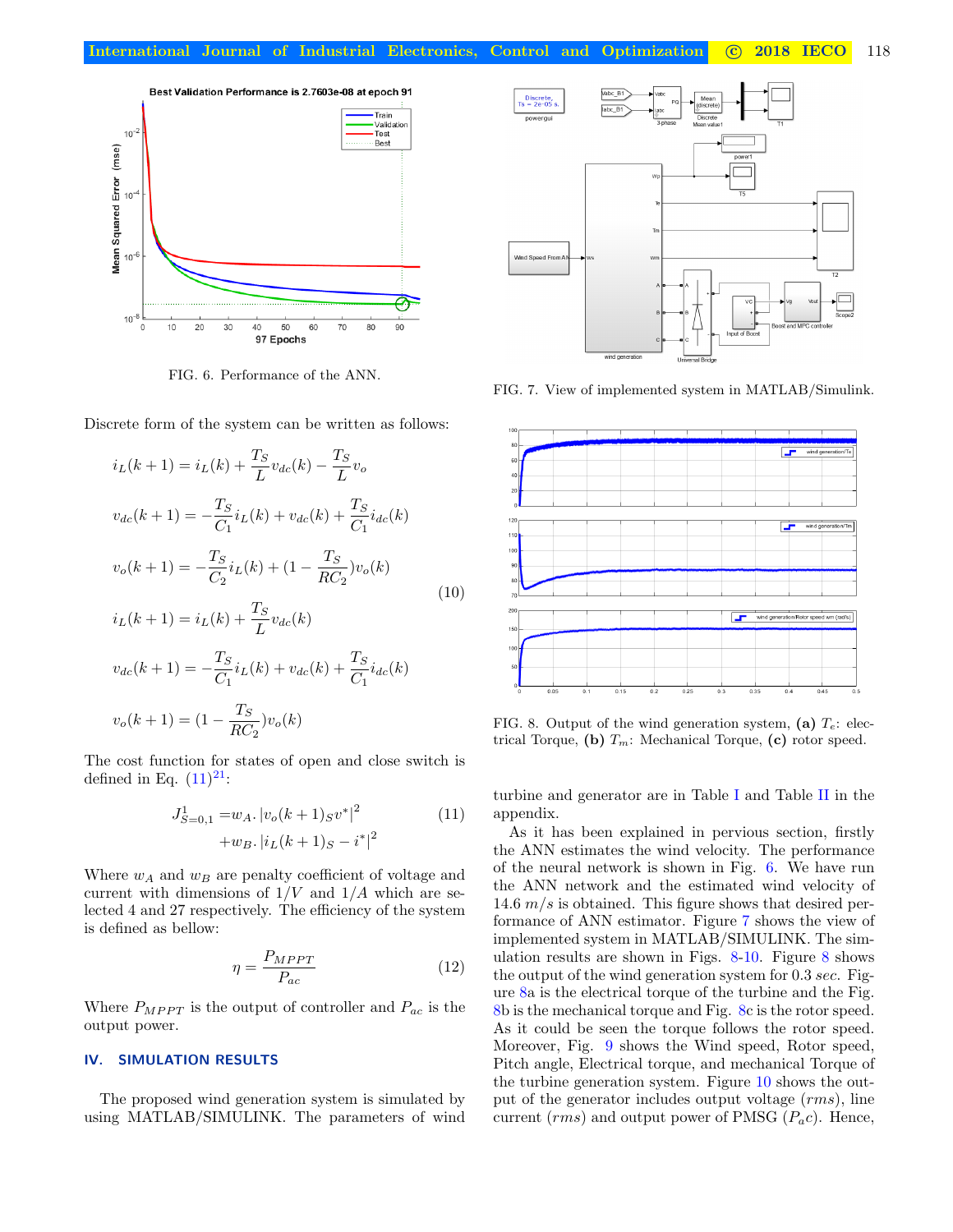

<span id="page-4-8"></span>FIG. 9. (a) Wind speed  $(rad/s)$ , (b) Rotor speed  $(rad/s)$ , (c) Pitch angle  $(deg)$ , (d) Electrical torque  $T_e$ , (e) Mechanical Torque  $T_m$ .



<span id="page-4-7"></span>FIG. 10. Output of the generator, (a) Output voltage (rms), (b) Line current  $(rms)$ , (c) output power of PMSG  $(P_{ac})$ , (d) rotor speed.

by analyzing these figures, it can be observed that the turbine operates with a  $C_p$  close to the optimal value and that means that electrical power is equal to mechanical power. Figure [11](#page-4-9) shows the efficiency of the system and the duty cycle of boost converter. As can be seen from figure, the duty cycle of the boost converter is optimized and the proposed system can track the maximum power point exactly.

## V. CONCLUSIONS

In this paper, the ANN estimator and the predictive controller of the boost converter is presented together. A neural network is used to estimation of wind velocity. The neural networks inputs are rotor speed and the output power. The estimated wind speed is the output of the ANN that is used in the wind generation system. Moreover, predictive controller is used to maximize the efficiency of the boost converter. The simulation results proved the performance of the proposed method. Compared to the traditional control strategies, the pro-



<span id="page-4-9"></span>FIG. 11. (a) Efficiency of the system, (b) Duty cycle of the boost converter.

<span id="page-4-5"></span>

| TABLE I. Parameters of wind turbine |                 |
|-------------------------------------|-----------------|
| Nominal power                       | 12 KW           |
| Nominal wind velocity               | $12 \; m/s$     |
| Turbine radius                      | 3m              |
| $C_{pmax}$                          | 0.665           |
| $\lambda_{opt}$                     | 10.97           |
| Pitch angle                         | $0 \text{ deg}$ |

posed method has a higher performance for extraction of mechanical power and is comparatively easy and high practical value with easy hardware implementation.

## APPENDIX

The parameters of wind turbine and generator are expressed in Table [I](#page-4-5) and Table [II.](#page-4-6)

## **REFERENCES**

- <span id="page-4-0"></span><sup>1</sup>L. H. Hansen, L. Helle, F. Blaabjerg, E. Ritchie, S. M. Nielsen, H. Bindner, P. Sørensen, and B. B. Jensen, "Conceptual survey of generators and power electronics for wind turbines,"RisøNational Laboratory, Roskilde, Denmark, 1205, pp.71-73, 2001.
- <span id="page-4-1"></span><sup>2</sup>S. A. Gawish, S. M. Sharaf, and M. S. El-Harony, "Voltage Stabilization of a Wind Turbine with STATCOM Using Intelligent Control Techniques,"Indonesian Journal of Electrical Engineering and Informatics (IJEEI), Vol. 4, No. 1, pp. 24-34, 2016.
- <span id="page-4-2"></span><sup>3</sup>M. F. Tsai, C. S. Tseng, and Y. H. Hung, "A novel MPPT control design for wind-turbine generation systems using neural network compensator,"In IECON 2012-38th Annual Conference on IEEE Industrial Electronics Society, pp. 3521-3526, 2012.
- <span id="page-4-3"></span><sup>4</sup>A. Zare, and A. Forouzantabar, "Adaptive Robust Control of Variable Speed Wind Turbine Generator,"Bulletin of Electrical Engineering and Informatics, Vol. 4, No. 3, pp. 196-203, 2016.
- <span id="page-4-4"></span><sup>5</sup>D. V. N. Ananth, and V. N. Kumar, "Flux Based Sensorless Speed Sensing and Real and Reactive Power Flow Con-

<span id="page-4-6"></span>TABLE II. Parameters of generator

| Nominal power                          | $13.7$ KW        |
|----------------------------------------|------------------|
| Phase resistance                       | $0.0495 \Omega$  |
| Phase inductance                       | $0.831$ mH       |
| Flux linkage                           | $0.435\;V.s.$    |
| Number of poles                        | 5                |
| Total inertia of turbine and generator | $0.035 \; kgm^2$ |
|                                        |                  |